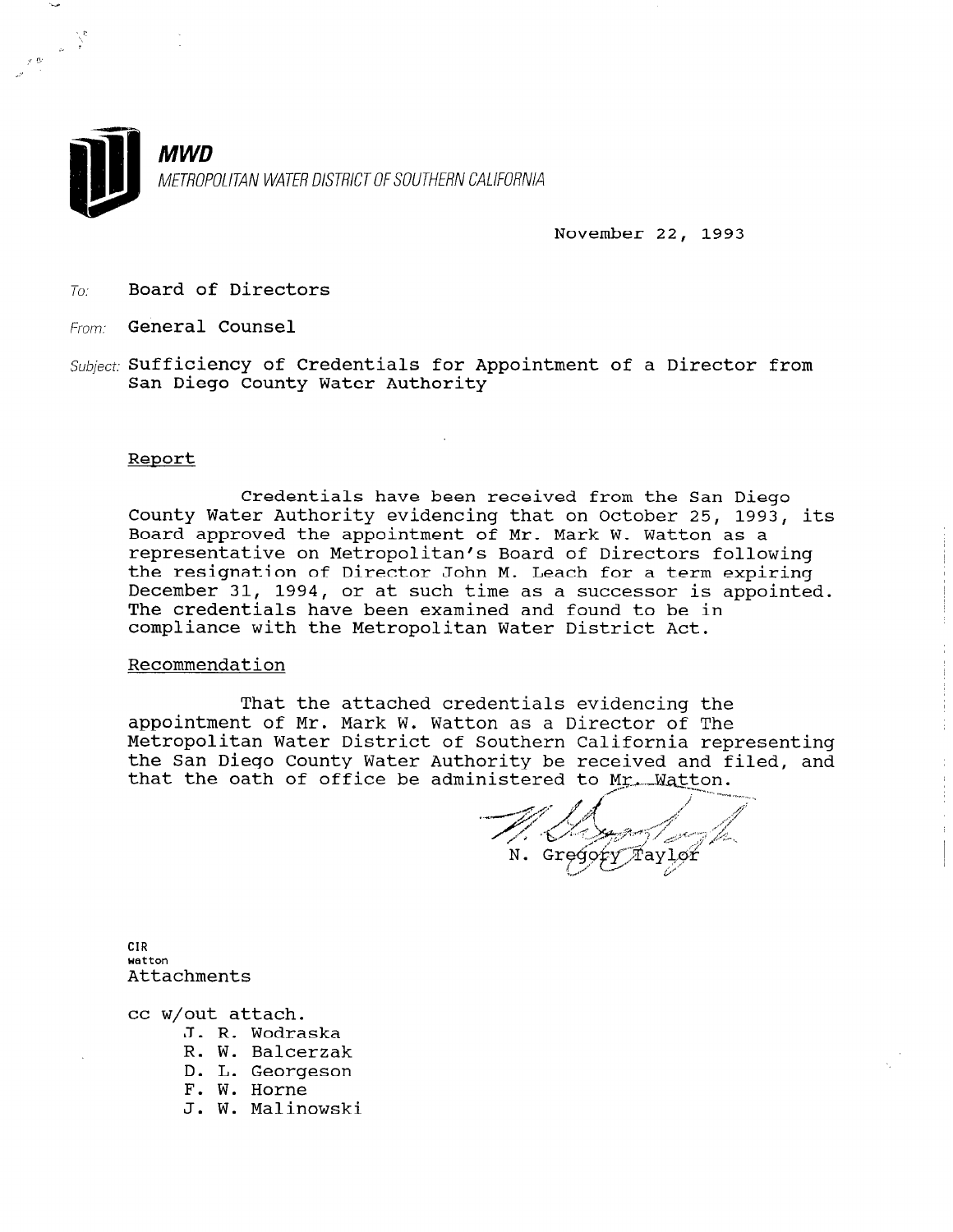

MWD METROPOLITAN WATER DISTRICT OF SOUTHERN CALIFORNIA

Office of Board of Directors and the Control of Board of Directors November 18, 1993

To: General Counsel

From: Executive Secretary

Subject: New Director from San Diego County Water Authority

Following the resignation of Director John M. Leach, Mr. Mark W. Watton has been appointed by the San Diego County Water Authority as one of its representatives on Metropolitan's Board for the unexpired portion of a term ending December 31, 1994.

Attached are the credentials (certified copy of SDCWA's resolution) showing the appointment of Mr. Watton. Please review for legal sufficiency. The excerpt of SDCWA's Board minutes regarding this appointment will be forthcoming after approval by that board on December 9.

If the credentials are legally sufficient, Mr. Watton will be sworn in at our December 14, 1993, Board Meeting.

Denvillaire

dc

Attachment

cc w/out attach.

- J. R. Wodraska R. W. Balcerzak D. L. Georgeson F. W. Horne
- J. W. Malinowski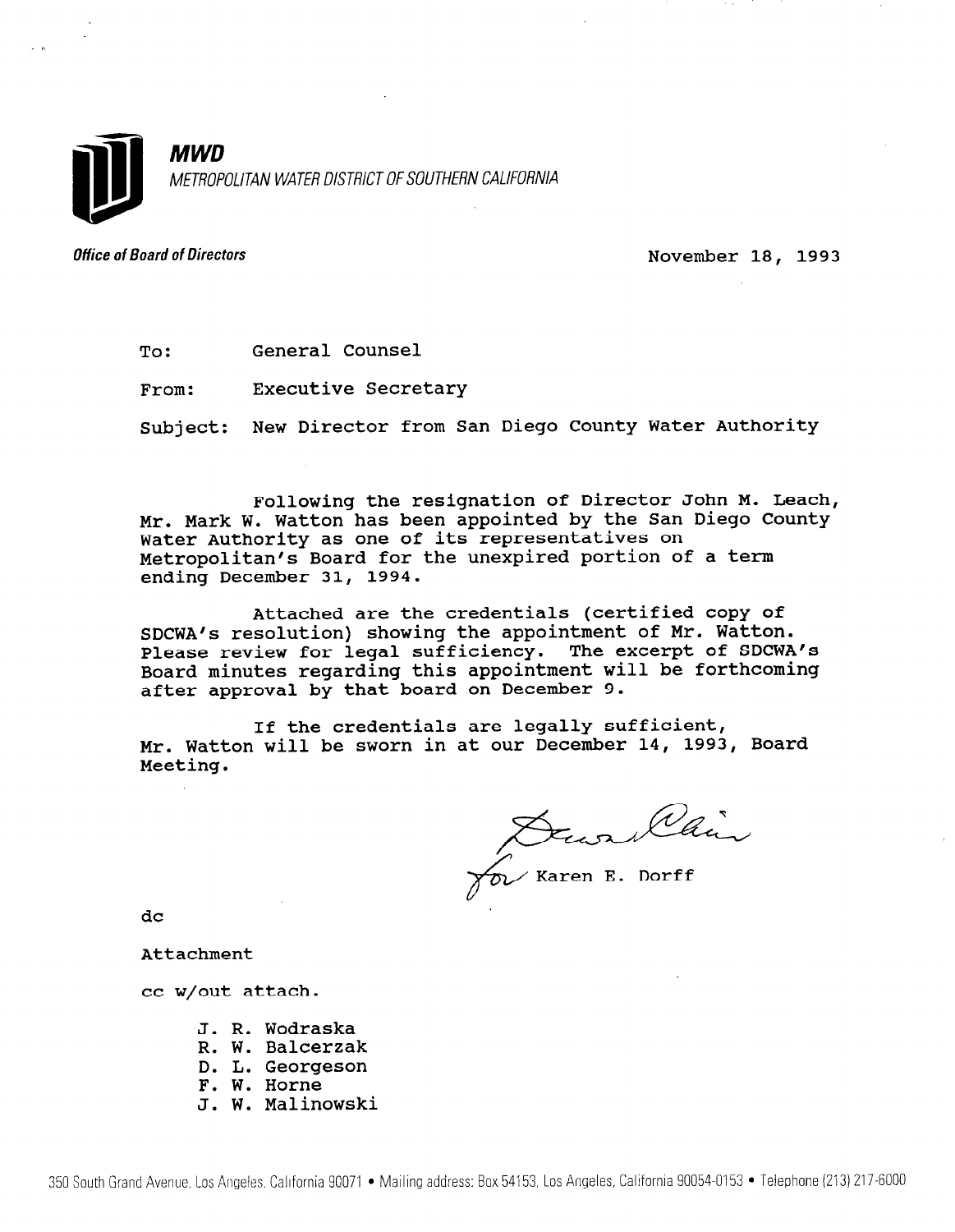San Diego County Water Authority A Public Agency

3211 Fifth Avenue . San Diego, California 92103-5718 (619) 682-4100 FAX (619) 297-0511

November 11, 1993

Karen Dorff Metropolitan Water District P. O. Box 54153 Los Angeles, CA 90054

Dear Karen:

On November 10, 1993 the Board of Directors consented and approved the appointment of Mark Watton to fulfill the unexpired term of John M. Leach as one of its representatives on the Metropolitan Water District Board.

I will send you a certified copy of the minutes next month.

Enclosed is a certified copy of Resolution No. 93-51 for your documentation.

Mr. Watton's address is:

10041 Canyon Side Court Spring Valley, CA 91977  $(619)$  462-3124

If you need further information, please call me at my new telephone number (619) 682-4108.

Sincerely,

and P. Maltn

Janet R. Maltman Executive Secretary Board of Directors

Enclosures

**CITIES**  $\bullet$  Dol Mor  $\bullet$  Free . . . . .<br>dido • National City леї мат • Esconaicio • напольника<br>• Oceanside • Poway • San Diego

**MEMBER AGENCIES** 

**IRRIGATION DISTRICTS** 

Santa Fe • South Bay<br>• Visia

**PUBLIC UTILITY DISTRICT** 

 $\cdot$  Fallbrook

**WATER DISTRICTS** ◆ Helix ◆ Otay<br>◆ San Dieouito • Vallecitos

#### MUNICIPAL WATER DISTRICTS

- ∘ Carlsbad<br>∘ Olivenhain
- Ramona<br>- Rincon del Diablo • Padre Dam • Kincon der Dr<br>• Valley Center
- · Yuima · Rainhow

**COUNTY** ex officiol

**FEDERAL AGENCY** · Pendleton Military Reservation

PRINTED ON RECYCLED PAPER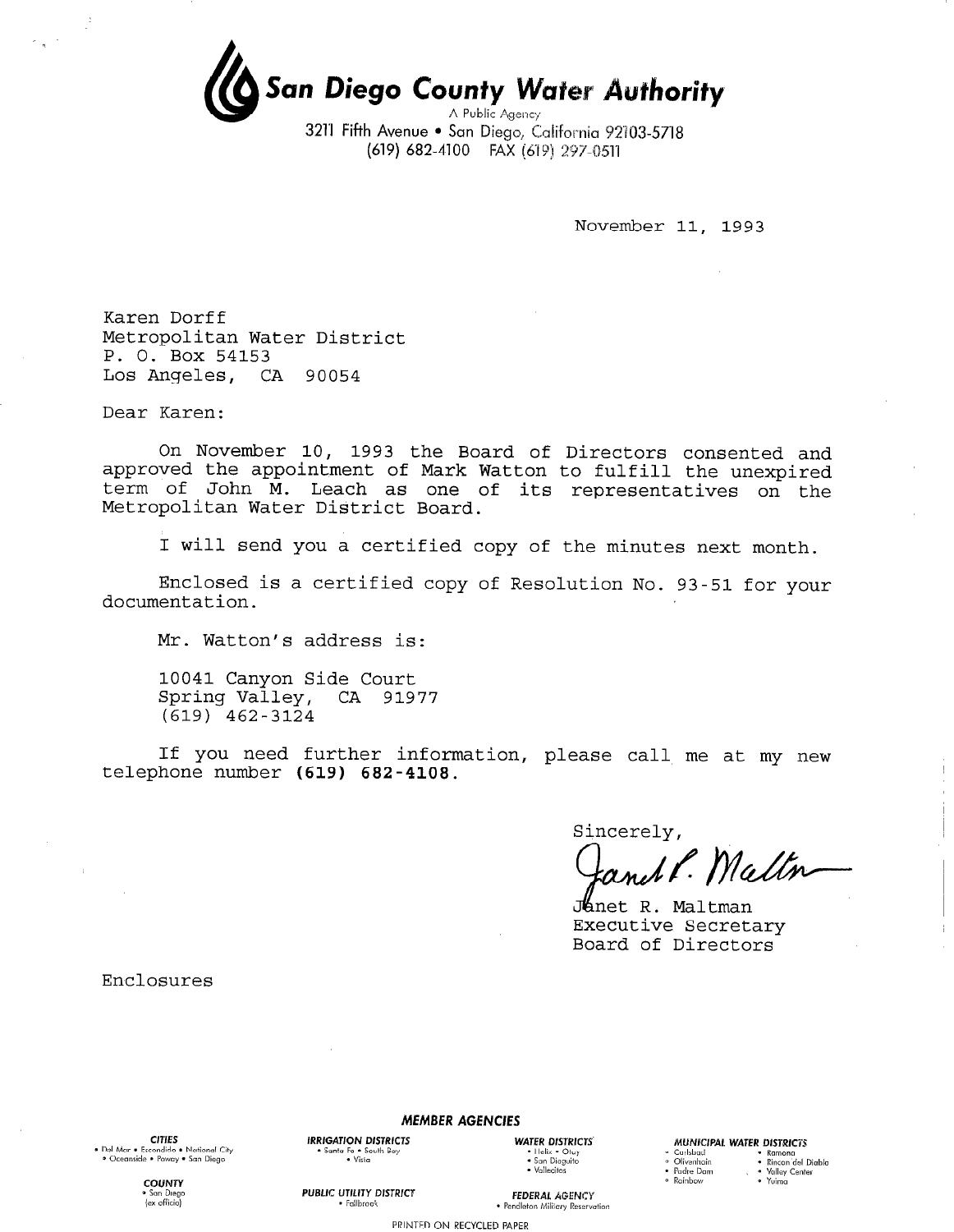## RESOLUTION NO. 93-51

RESOLUTION OF THE BOARD OF DIRECTORS OF THE SAN DIEGO COUNTY WATER AUTHORITY CONSENTING AND APPROVING THE APPOINTMENT OF MARK WATTON TO FULFILL THE UNEXPIRED TERM OF JOHN M. LEACH AS A REPRESENTATIVE OF THE SAN DIEGO COUNTY WATER AUTHORITY ON THE BOARD OF DIRECTORS OF THE METROPOLITAN WATER DISTRICT OF SOUTHERN CALIFORNIA

WHEREAS, the previous representative, John M. Leach, has resigned from the position of representative, effective October 25, 1993;

WHEREAS, pursuant to Articles 2.8 and 22 of the Administrative Code, John M. Leach, Chair of the SAN DIEGO COUNTY WATER AUTHORITY, has designated and appointed Mark Watton as a representative of the Water Authority on the Board of Directors of the METROPOLITAN WATER DISTRICT OF SOUTHERN CALIFORNIA to fulfill the unexpired term of John M. Leach;

NOW, THEREFORE, the Board of Directors of the San Diego County Water Authority hereby consents to and approves said designation and appointment, and orders and determines that Mark Watton shall be one of its representatives on the Board of Directors of the Metropolitan Water District of Southern California whose term shall expire on December 31, 1994, or at such time as his successor is appointed.

PASSED, APPROVED and ADOPTED this 10th day of November, 1993.

AYES: Unless noted below, all Directors voted aye. NOES':,

ABSTAIN: Watton

ABSENT: Carlson, Johnson, Slater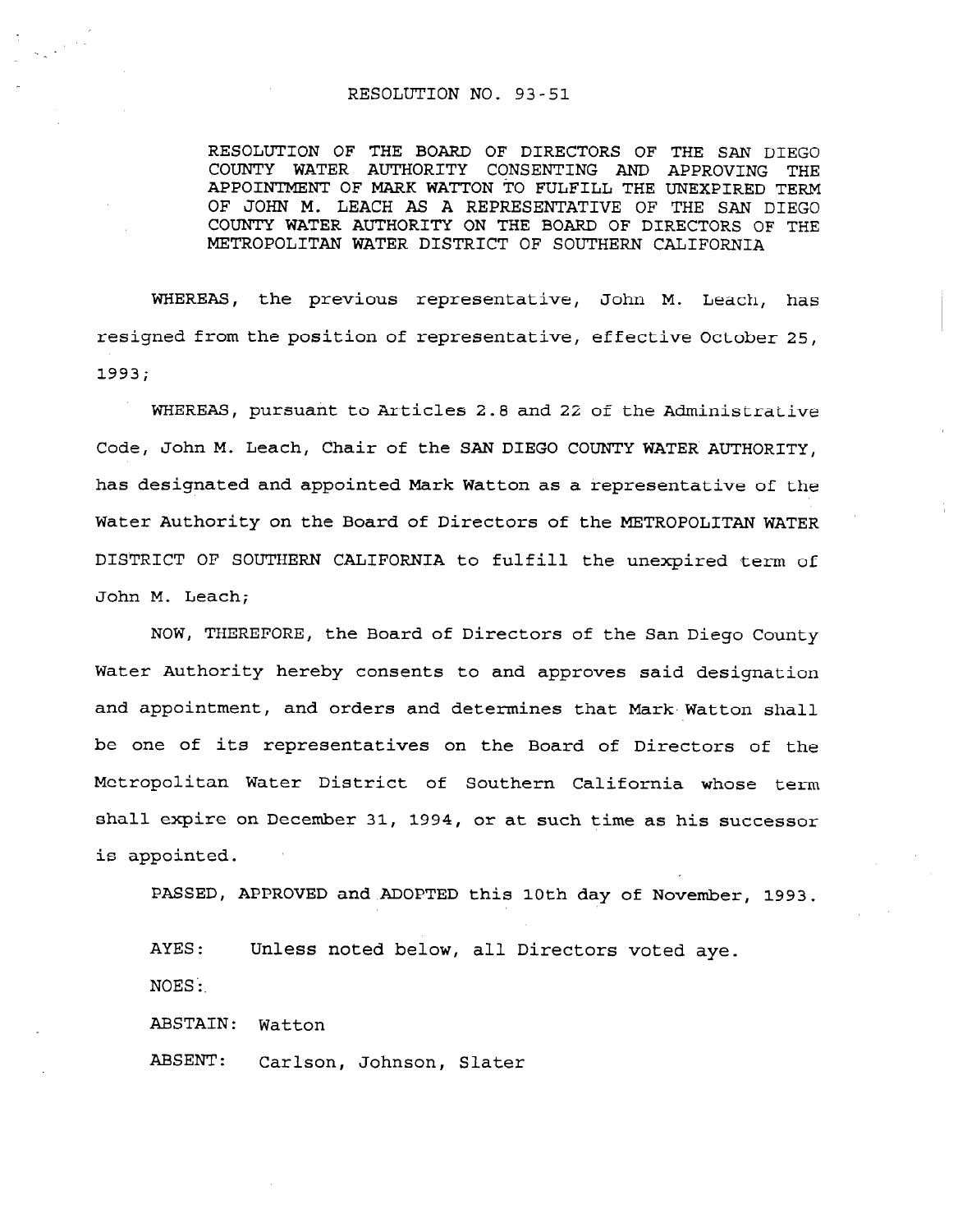John M. Leach, Chair

ATTEST: \_\_

/

Joseph Parker, Secreta

I, Janet R. Maltman,  $\mathtt{Direct}$ Executive Secretary of the Board of of the San Diego County Water Authori certify that the above and foregoing is a full do hereb copy of Resolution No.  $t = -t/2$ , as  $nete$ 93-51 of said Board and'that the same has not been amended or repeale

 $\frac{1}{2}$ 

 $\vec{\Xi}$  , and  $\vec{\Xi}$  ,  $\vec{\Xi}$ -; \_ \_. . \_ , jm

. The contract of the contract of the contract of the contract of the contract of the contract of the contract of the contract of the contract of the contract of the contract of the contract of the contract of the contrac

net R. Maltman Executive Secretary<br>Board of Directors